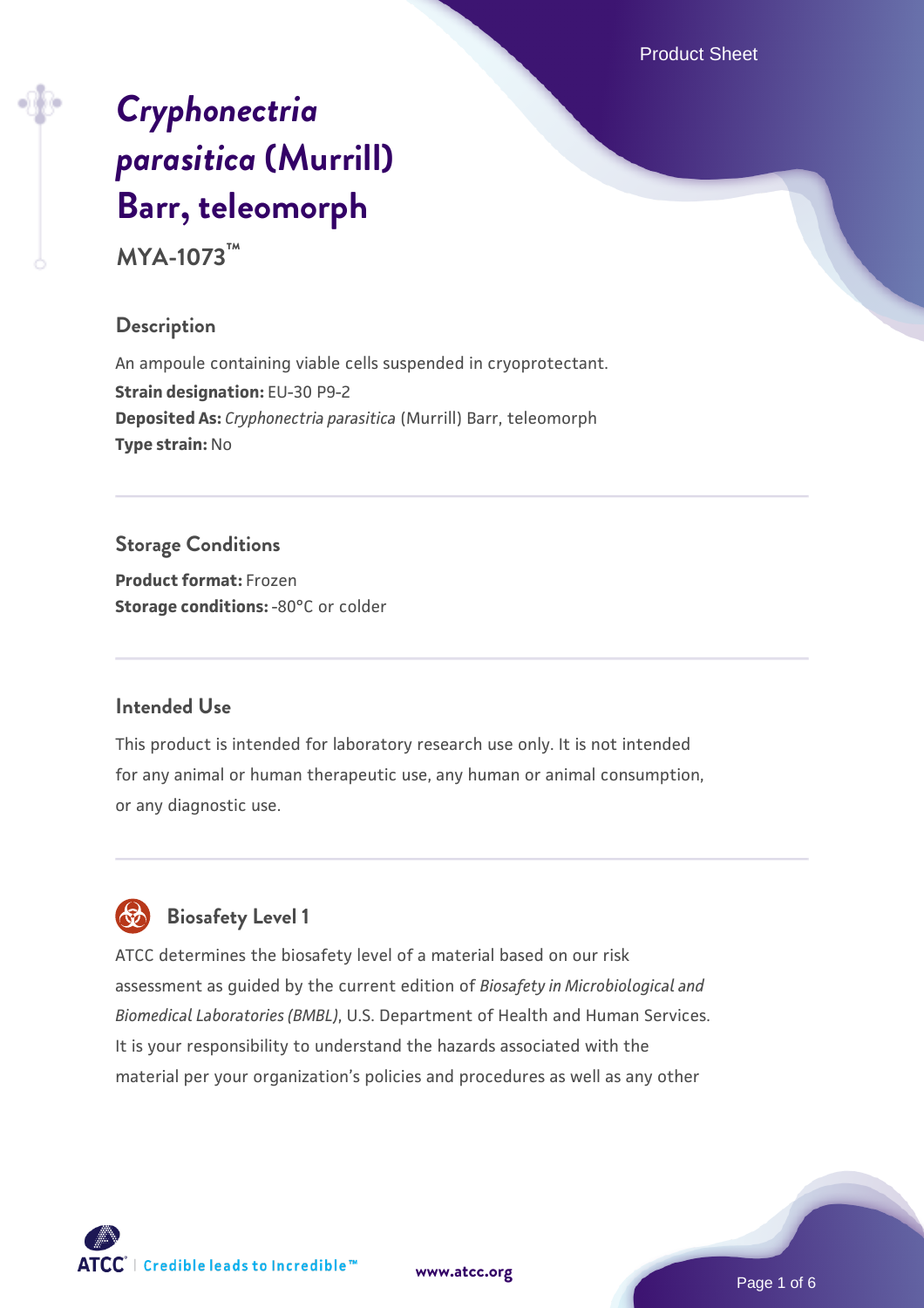applicable regulations as enforced by your local or national agencies.

ATCC highly recommends that appropriate personal protective equipment is always used when handling vials. For cultures that require storage in liquid nitrogen, it is important to note that some vials may leak when submersed in liquid nitrogen and will slowly fill with liquid nitrogen. Upon thawing, the conversion of the liquid nitrogen back to its gas phase may result in the vial exploding or blowing off its cap with dangerous force creating flying debris. Unless necessary, ATCC recommends that these cultures be stored in the vapor phase of liquid nitrogen rather than submersed in liquid nitrogen.

#### **Certificate of Analysis**

For batch-specific test results, refer to the applicable certificate of analysis that can be found at www.atcc.org.

## **Growth Conditions**

**Medium:**  [ATCC Medium 336: Potato dextrose agar \(PDA\)](https://www.atcc.org/-/media/product-assets/documents/microbial-media-formulations/3/3/6/atcc-medium-336.pdf?rev=d9160ad44d934cd8b65175461abbf3b9) **Temperature:** 24°C

#### **Handling Procedures**

**Frozen ampoules** packed in dry ice should either be thawed immediately or stored in liquid nitrogen. If liquid nitrogen storage facilities are not available, frozen ampoules may be stored at or below -70°C for approximately one week. **Do not under any circumstance store frozen ampoules at refrigerator**



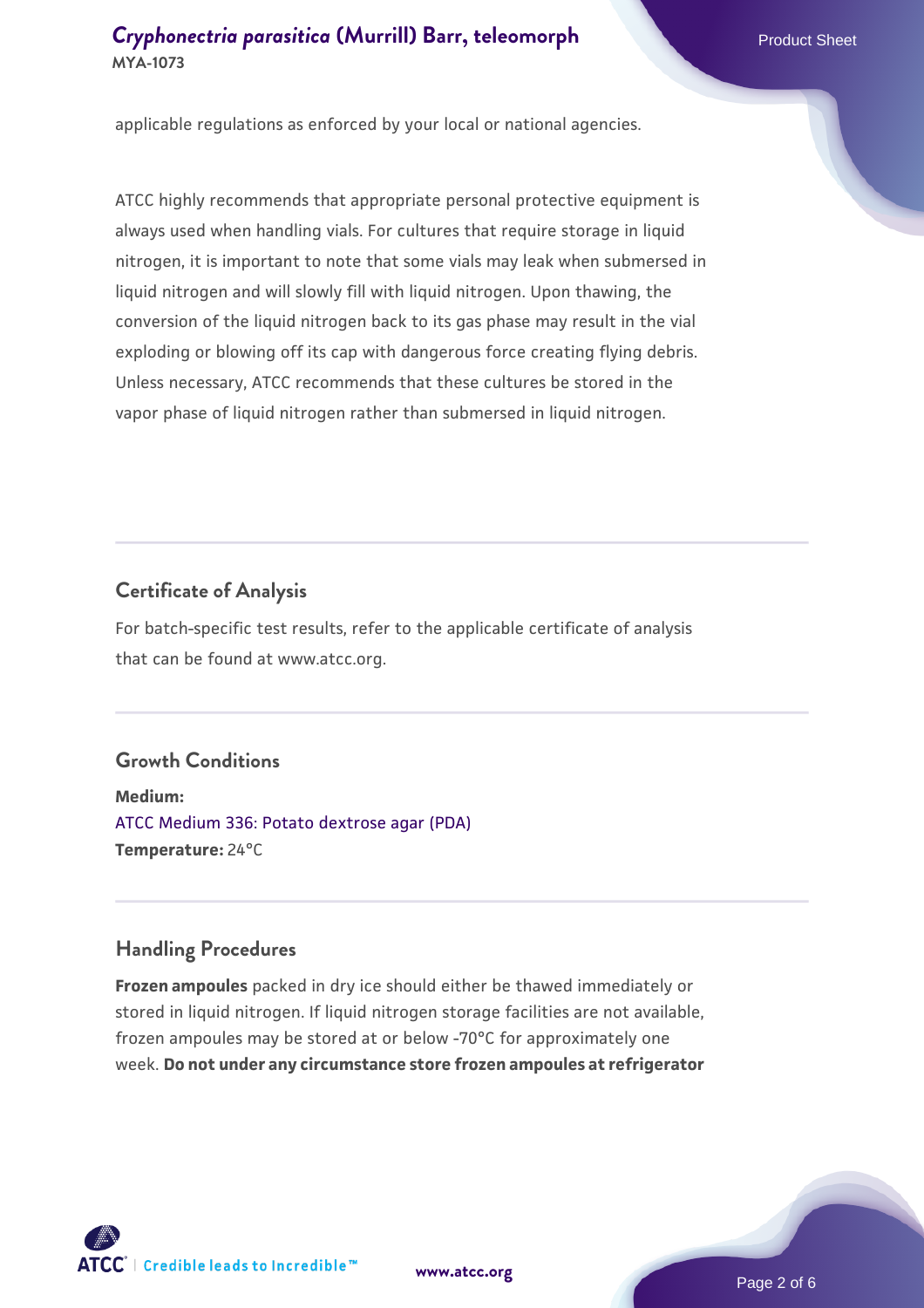**freezer temperatures (generally -20°C). Storage of frozen material at this temperature will result in the death of the culture.**

- 1. To thaw a frozen ampoule, place in a **25°C to 30°C** water bath, until just thawed **(approximately 5 minutes)**. Immerse the ampoule just sufficient to cover the frozen material. Do not agitate the ampoule.
- 2. Immediately after thawing, wipe down ampoule with 70% ethanol and aseptically transfer at least 50 µL (or 2-3 agar cubes) of the content onto a plate or broth with medium recommended.
- 3. Incubate the inoculum/strain at the temperature and conditions recommended.
- 4. Inspect for growth of the inoculum/strain regularly for up to 4 weeks. The time necessary for significant growth will vary from strain to strain.

#### **Notes**

Additional information on this culture is available on the ATCC web site at [www.atcc.org.](http://www.atcc.org/)

## **Material Citation**

If use of this material results in a scientific publication, please cite the material in the following manner: *Cryphonectria parasitica* (Murrill) Barr, teleomorph (ATCC MYA-1073)

#### **References**

References and other information relating to this material are available at www.atcc.org.

#### **Warranty**

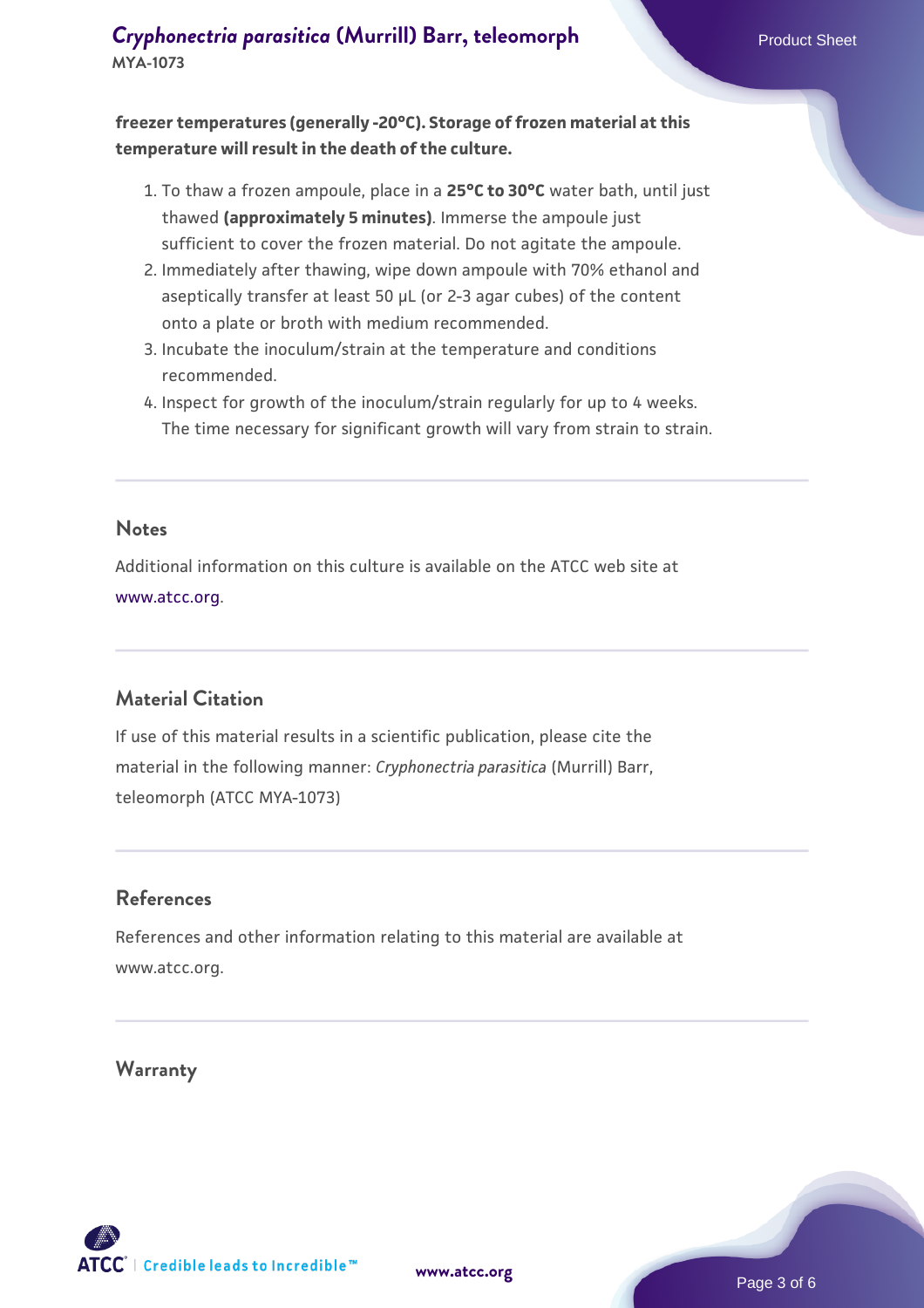The product is provided 'AS IS' and the viability of ATCC® products is warranted for 30 days from the date of shipment, provided that the customer has stored and handled the product according to the information included on the product information sheet, website, and Certificate of Analysis. For living cultures, ATCC lists the media formulation and reagents that have been found to be effective for the product. While other unspecified media and reagents may also produce satisfactory results, a change in the ATCC and/or depositor-recommended protocols may affect the recovery, growth, and/or function of the product. If an alternative medium formulation or reagent is used, the ATCC warranty for viability is no longer valid. Except as expressly set forth herein, no other warranties of any kind are provided, express or implied, including, but not limited to, any implied warranties of merchantability, fitness for a particular purpose, manufacture according to cGMP standards, typicality, safety, accuracy, and/or noninfringement.

#### **Disclaimers**

This product is intended for laboratory research use only. It is not intended for any animal or human therapeutic use, any human or animal consumption, or any diagnostic use. Any proposed commercial use is prohibited without a license from ATCC.

While ATCC uses reasonable efforts to include accurate and up-to-date information on this product sheet, ATCC makes no warranties or representations as to its accuracy. Citations from scientific literature and patents are provided for informational purposes only. ATCC does not warrant that such information has been confirmed to be accurate or complete and the customer bears the sole responsibility of confirming the accuracy and completeness of any such information.

This product is sent on the condition that the customer is responsible for and assumes all risk and responsibility in connection with the receipt, handling, storage, disposal, and use of the ATCC product including without limitation



**[www.atcc.org](http://www.atcc.org)**

Page 4 of 6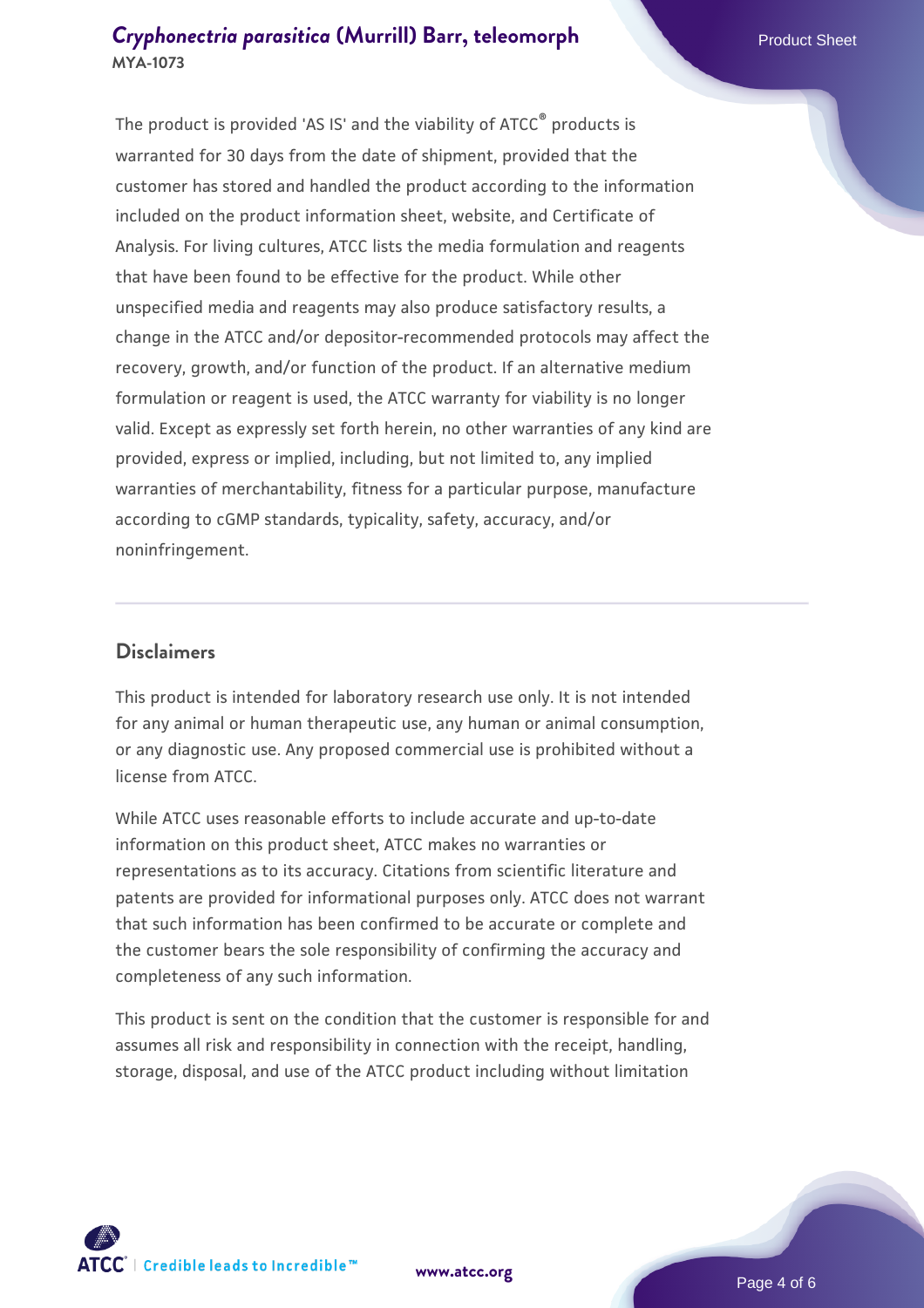taking all appropriate safety and handling precautions to minimize health or environmental risk. As a condition of receiving the material, the customer agrees that any activity undertaken with the ATCC product and any progeny or modifications will be conducted in compliance with all applicable laws, regulations, and guidelines. This product is provided 'AS IS' with no representations or warranties whatsoever except as expressly set forth herein and in no event shall ATCC, its parents, subsidiaries, directors, officers, agents, employees, assigns, successors, and affiliates be liable for indirect, special, incidental, or consequential damages of any kind in connection with or arising out of the customer's use of the product. While reasonable effort is made to ensure authenticity and reliability of materials on deposit, ATCC is not liable for damages arising from the misidentification or misrepresentation of such materials.

Please see the material transfer agreement (MTA) for further details regarding the use of this product. The MTA is available at www.atcc.org.

#### **Copyright and Trademark Information**

© ATCC 2021. All rights reserved.

ATCC is a registered trademark of the American Type Culture Collection.

#### **Revision**

This information on this document was last updated on 2021-05-20

#### **Contact Information**

ATCC 10801 University Boulevard Manassas, VA 20110-2209 USA